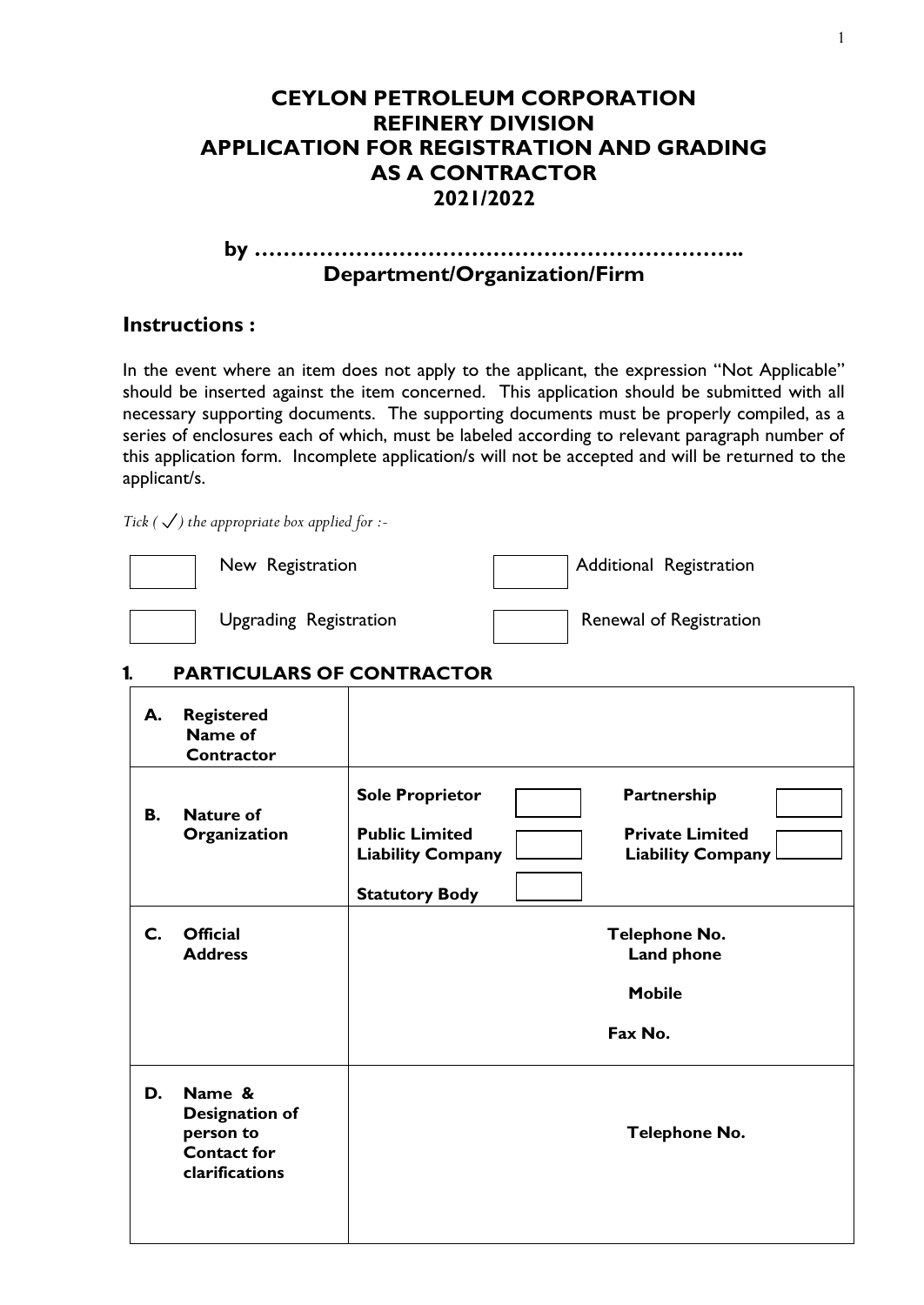|    |                                                                                     | Percentage own by Sri Lanka<br><b>Nationals</b>                                     |                |
|----|-------------------------------------------------------------------------------------|-------------------------------------------------------------------------------------|----------------|
|    |                                                                                     | ACCSL Membership No.                                                                |                |
| Е. | Organization<br><b>Details</b>                                                      | License No. under contract Law                                                      |                |
|    | (If not applicable for<br>statutory body information<br>should be given separately) | In case of a Limited<br>a.<br>Liability company or<br>Statutory<br>Registration No. | Body<br>.      |
|    |                                                                                     | Date of Registration                                                                |                |
|    |                                                                                     | <b>Authorized Capital</b>                                                           |                |
|    |                                                                                     | <b>Issued Capital</b>                                                               |                |
|    |                                                                                     | b.<br>In case of a proprietor<br>or partnership                                     |                |
|    |                                                                                     | Registration No.                                                                    |                |
|    |                                                                                     | Date of Registration                                                                | .              |
|    |                                                                                     | <b>Name</b>                                                                         | Qualifications |
|    |                                                                                     | $\mathbf{1}$ .                                                                      |                |
| F. | Name &<br><b>Qualifications of</b><br>Partners /<br><b>Directors</b>                | 2.                                                                                  |                |
|    |                                                                                     | 3.                                                                                  |                |
|    |                                                                                     | 4.                                                                                  |                |
|    |                                                                                     | 5.                                                                                  |                |
|    |                                                                                     |                                                                                     |                |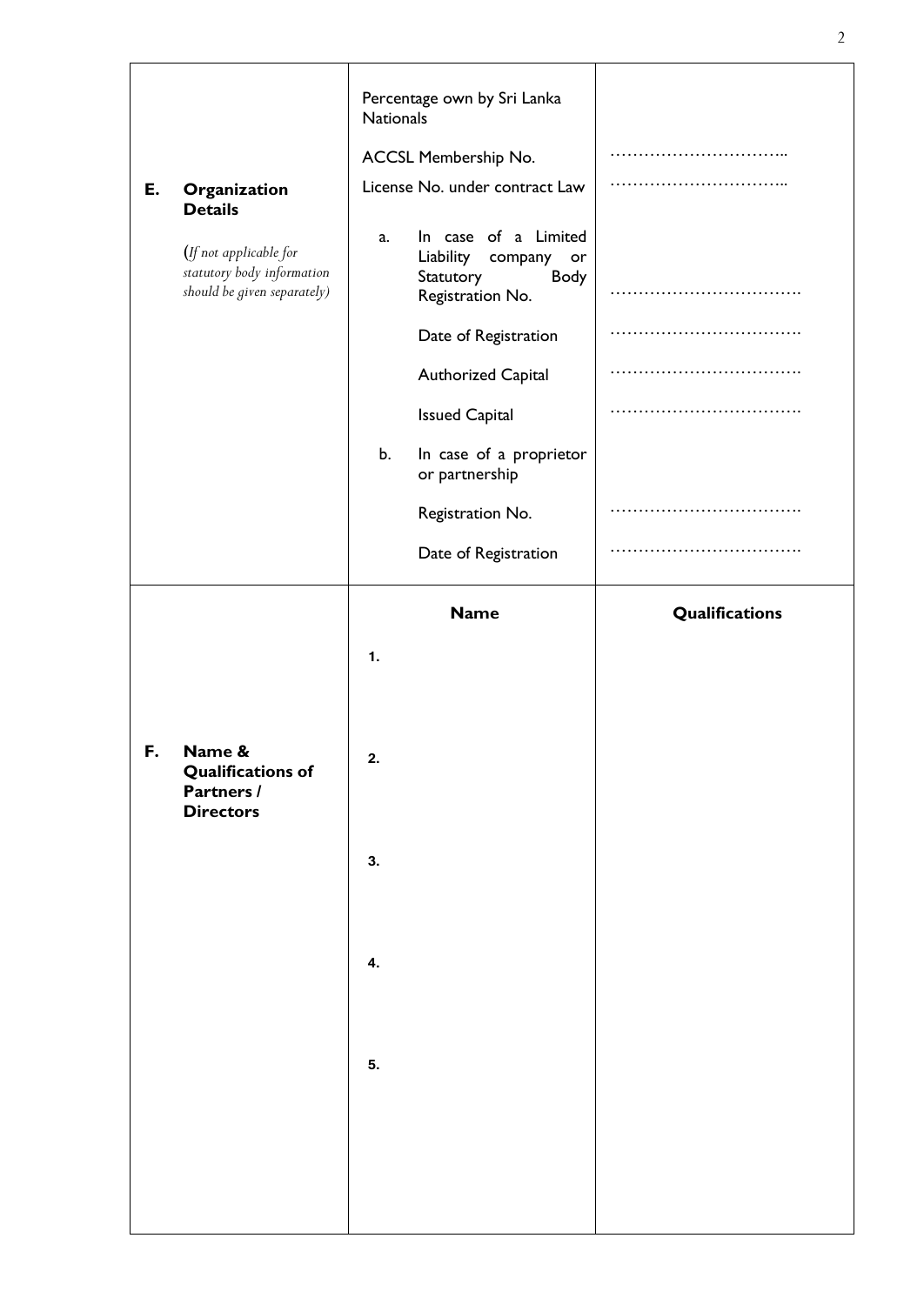# **2. FINANCIAL RESOURCES**

**(***Attach audited annual Financial Statements of Last Three Years)*

|                                                                                                               | <b>Name of Banker</b>                            |      | <b>Address</b> |                 |
|---------------------------------------------------------------------------------------------------------------|--------------------------------------------------|------|----------------|-----------------|
| G. Bank<br><b>References</b>                                                                                  | 1.<br>2.<br>3.                                   |      |                |                 |
| H. Financial<br><b>Facilities</b><br>from Banks<br>of other<br><b>Institutes</b><br>(Evidence to be attached) | <b>Name of Institute</b><br>1.<br>2.<br>3.<br>4. |      |                | <b>Facility</b> |
| <b>I.</b> Extracts from<br>the Audited                                                                        |                                                  | 2017 | 2018           | 2019            |
| <b>Financial</b><br><b>Statement of</b>                                                                       | Turnover                                         |      |                |                 |
| last 3 yrs. For<br><b>New Co./Sole</b>                                                                        | <b>VAT Paid</b>                                  |      |                |                 |
| <b>Proprietor/</b><br>Partnership.                                                                            | <b>Current Assets</b>                            |      |                |                 |
| (Give the<br>Wealth &<br>Income of<br>Directors,                                                              | Current<br><b>Liabilities</b>                    |      |                |                 |
| Partners in a<br>separate<br>sheet)                                                                           | <b>Fixed Assets</b>                              |      |                |                 |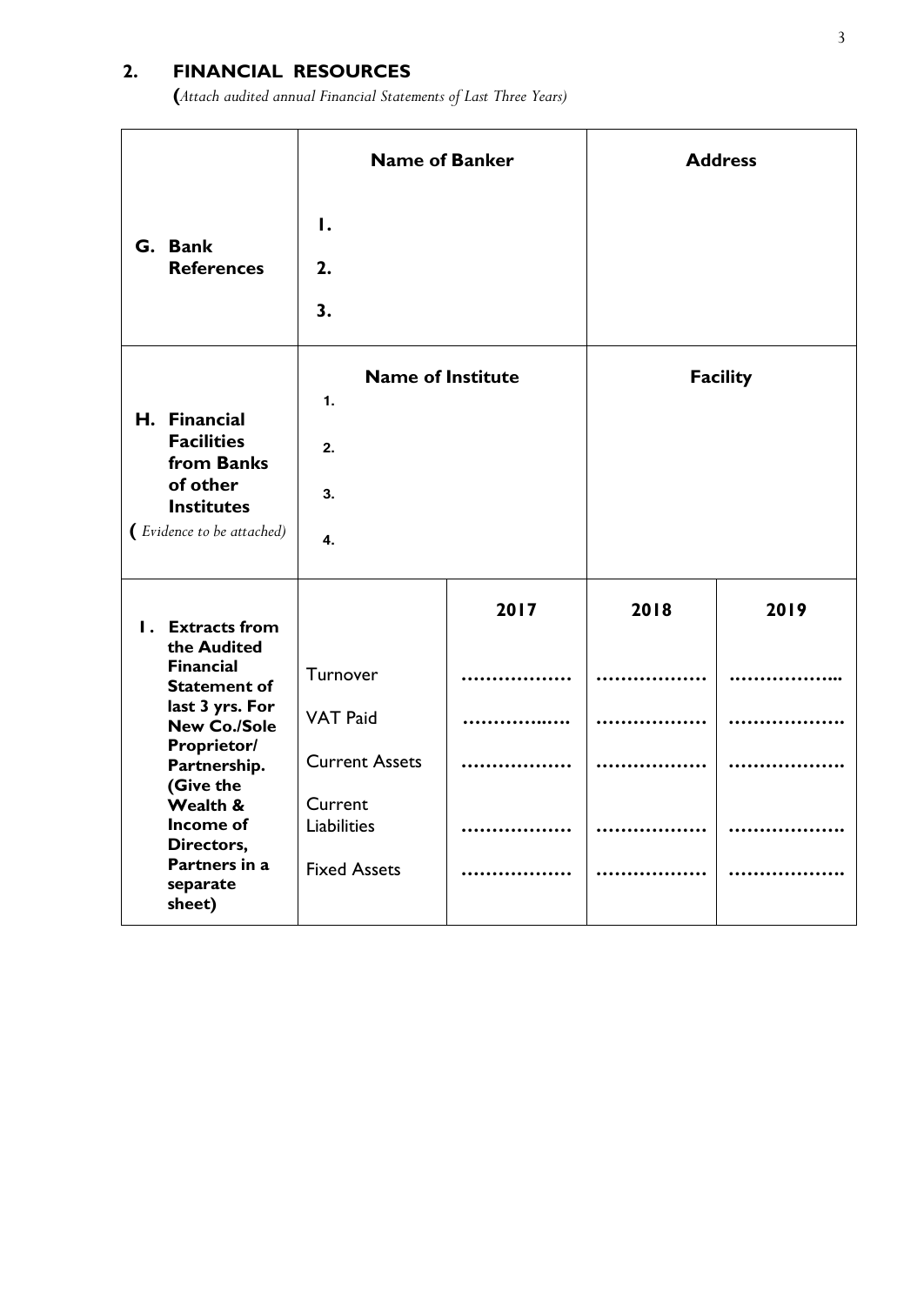## 3. **PERSONNEL RESOURCES**

## **J. PROFESSIONAL AND MANAGEMENT**

*(Curriculum vitae of each member should be attached to the format given in - APPENDIX I)*

|              | <b>Name</b>                                                            | <b>Field of Specialty</b> | <b>Experience</b><br>(No. of<br>Years) | <b>Nature of Employment</b> |
|--------------|------------------------------------------------------------------------|---------------------------|----------------------------------------|-----------------------------|
| a)           | Chartered Engineer with<br>more than 15 yrs.<br>Experience             |                           |                                        |                             |
|              |                                                                        |                           |                                        |                             |
|              | 2.                                                                     |                           |                                        |                             |
|              | 3.                                                                     |                           |                                        |                             |
| b)           | Chartered Engineer with<br>5 to 15 yrs. Experience                     |                           |                                        |                             |
|              | 1                                                                      |                           |                                        |                             |
|              |                                                                        |                           |                                        |                             |
|              | 3.<br>.                                                                |                           |                                        |                             |
| $\mathsf{c}$ | Chartered Engineer with<br>0 to 5 yrs. experience                      |                           |                                        |                             |
|              | 1                                                                      |                           |                                        |                             |
|              |                                                                        |                           |                                        |                             |
|              | 3.                                                                     |                           |                                        |                             |
| $\mathsf{d}$ | Graduate Engineer with<br>more than 3 yrs.<br>experience               |                           |                                        |                             |
|              | .                                                                      |                           |                                        |                             |
|              | $\mathbf{2}$<br>.                                                      |                           |                                        |                             |
|              | 3.<br>. <b>.</b>                                                       |                           |                                        |                             |
| e)           | Graduate Engineer with<br>0 to 3 yrs. experience                       |                           |                                        |                             |
|              |                                                                        |                           |                                        |                             |
|              | 2.<br>.                                                                |                           |                                        |                             |
|              | 3.<br>.                                                                |                           |                                        |                             |
| f)           | <b>Engineering Assistants</b><br>NDT with 5 yrs. or<br>more experience |                           |                                        |                             |
|              |                                                                        |                           |                                        |                             |
|              | 2.                                                                     |                           |                                        |                             |
|              | 3.                                                                     |                           |                                        |                             |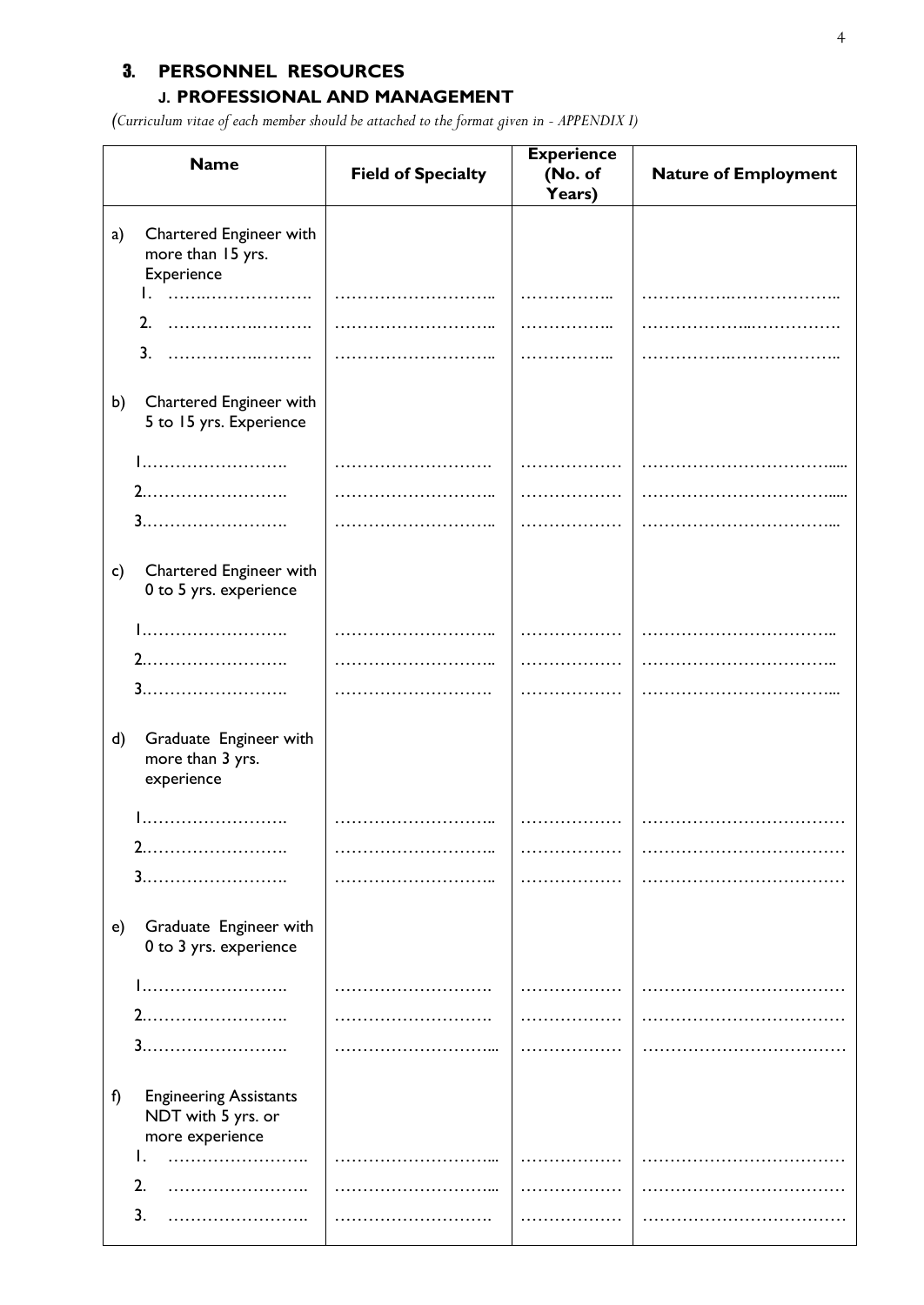| <b>Name</b>                                  | <b>Field of Specialty</b> | <b>Experience</b><br>(No. of<br>Years) | <b>Nature of Employment</b> |
|----------------------------------------------|---------------------------|----------------------------------------|-----------------------------|
|                                              |                           |                                        |                             |
| <b>Qualified Quantity</b><br>g)<br>Surveyors |                           |                                        |                             |
|                                              |                           |                                        |                             |
| $\overline{2}$                               |                           |                                        |                             |
| $\overline{3}$ .                             |                           |                                        |                             |
|                                              |                           |                                        |                             |
| <b>Specified Personnel</b><br>h)             |                           |                                        |                             |
|                                              |                           |                                        |                             |
| 2.                                           |                           |                                        |                             |
| 3.                                           |                           |                                        |                             |
|                                              |                           |                                        |                             |
|                                              |                           |                                        |                             |
|                                              |                           |                                        |                             |

# **K. OTHER TECHNICAL PERSONNEL - (in-house staff only)**

 $\overline{\phantom{a}}$ 

|    | <b>Name</b>                              | Qualifications | <b>Designation</b> | No. of yrs.<br>experience |
|----|------------------------------------------|----------------|--------------------|---------------------------|
| a) | Technical Assistant NDT or<br>equivalent |                |                    |                           |
|    | Ι.                                       |                |                    |                           |
|    | 2.                                       |                |                    |                           |
|    | 3.                                       |                |                    |                           |
| b) | Foreman more than 5 yrs.<br>Experience   |                |                    |                           |
|    |                                          |                |                    |                           |
|    | 2.                                       |                |                    |                           |
|    | 3.                                       |                |                    |                           |
| c) | Foreman 0 to 5 yrs.<br>Experience        |                |                    |                           |
|    | Ι.                                       |                |                    |                           |
|    | 2.                                       |                |                    |                           |
|    | 3 <sub>1</sub>                           |                |                    |                           |
|    |                                          |                |                    |                           |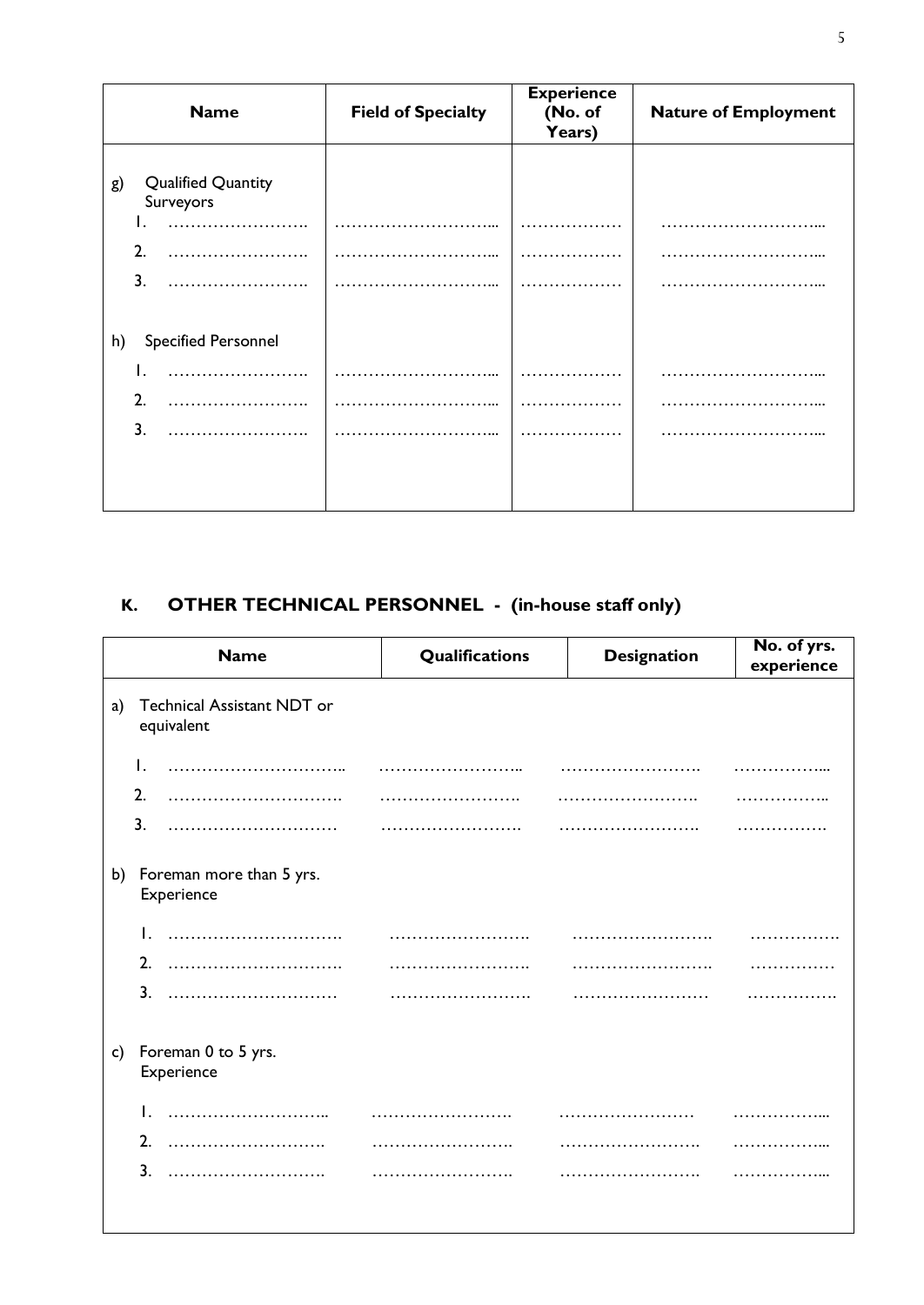| Item           | <b>Description</b>                                     | Max. Number of<br>persons available | <b>Ability &amp; Experience</b> |
|----------------|--------------------------------------------------------|-------------------------------------|---------------------------------|
| $\mathbf{I}$   | <b>Skilled Pipe Fitters</b>                            |                                     |                                 |
| $\overline{2}$ | Semi Skilled Pipe Fitters                              |                                     |                                 |
| 3              | <b>Skilled Bench Fitters</b>                           |                                     |                                 |
| 4              | Semi Skilled Bench Fitters                             |                                     |                                 |
| 5              | Mechanics (Automobile)                                 |                                     |                                 |
| 6              | Mechanics (General)                                    |                                     |                                 |
| $\overline{7}$ | <b>Skilled Electricians</b>                            |                                     |                                 |
| 8              | Semi skilled Electricians                              |                                     |                                 |
| 9              | <b>Instrument Technicians</b>                          |                                     |                                 |
| 10             | <b>Welders</b>                                         |                                     |                                 |
| $\mathbf{H}$   | Welders (ASME qualified)                               |                                     |                                 |
| 12             | <b>Riggers</b>                                         |                                     |                                 |
| 13             | Machinists                                             |                                     |                                 |
| 4              | Floggers                                               |                                     |                                 |
| 15             | Tinkers (General)                                      |                                     |                                 |
| 16             | Tinkers (Automobile)                                   |                                     |                                 |
| 17             | Crane operators                                        |                                     |                                 |
| 8              | <b>Tractor drivers</b>                                 |                                     |                                 |
| $ 9\rangle$    | Forklift operators                                     |                                     |                                 |
| 20             | Supervisors (civil)                                    |                                     |                                 |
| 21             | Masons                                                 |                                     |                                 |
| 22             | Carpenters                                             |                                     |                                 |
| 23             | Sand blasters                                          |                                     |                                 |
| 24             | <b>Plumbers</b>                                        |                                     |                                 |
| 25             | High pressure jet operators/<br><b>Bundle cleaners</b> |                                     |                                 |
| 26             | Insulators                                             |                                     |                                 |
| 27             | Gunniting machine operators                            |                                     |                                 |
| 28             | Bitumen coating workers                                |                                     |                                 |

**L. SUPPLY OF MANPOWER**: *Please fill-in details of categories of manpower you can supply. CPC require men who have experience in handling repairs to Refinery equipment as given in Appendix I.*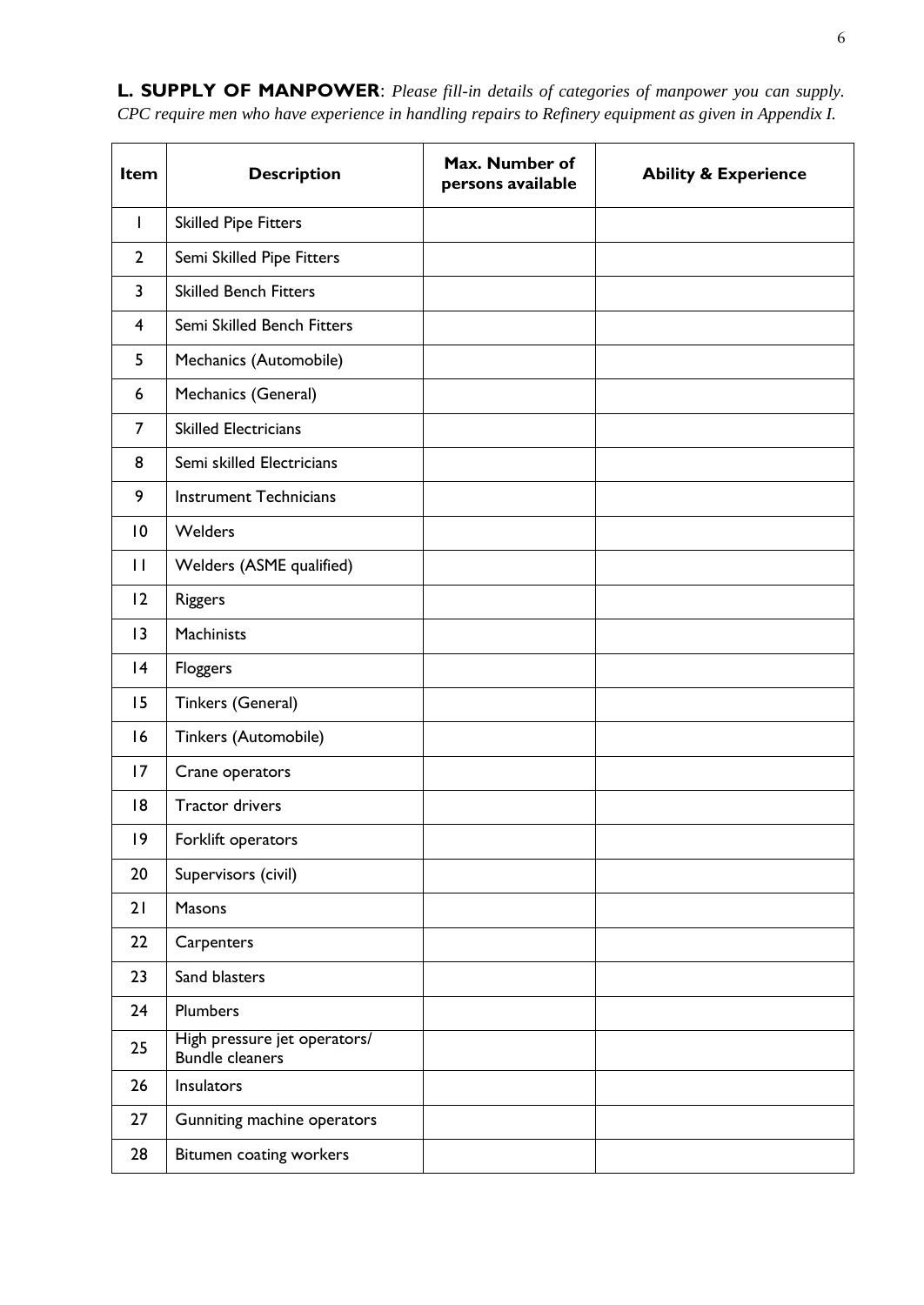| <b>Item</b> | <b>Description</b>                           | Max. Number of<br>persons available | <b>Ability &amp; Experience</b> |
|-------------|----------------------------------------------|-------------------------------------|---------------------------------|
| 29          | <b>Industrial Painters</b>                   |                                     |                                 |
| 30          | Semi skilled labourers                       |                                     |                                 |
| 31          | <b>Skilled labourers</b>                     |                                     |                                 |
| 32          | <b>Scaffolders</b>                           |                                     |                                 |
| 33          | Sign painters                                |                                     |                                 |
| 34          | Sanitary labourers                           |                                     |                                 |
| 35          | Dumper operators                             |                                     |                                 |
| 36          | Non destructive testing (NDT)<br>technicians |                                     |                                 |
| 37          | Heavy vehicle drivers                        |                                     |                                 |
| 38          | <b>Aluminum Fabricators</b>                  |                                     |                                 |
| 39          | Motor Re-winders                             |                                     |                                 |
| 40          | A/C Technicians                              |                                     |                                 |
| 41          | <b>Metal Sprayers</b>                        |                                     |                                 |

\* **Normal working day at the Refinery is from 7:30 a.m. to 4:30 p.m. with 45 minutes lunch break from Monday to Friday (both days inclusive).**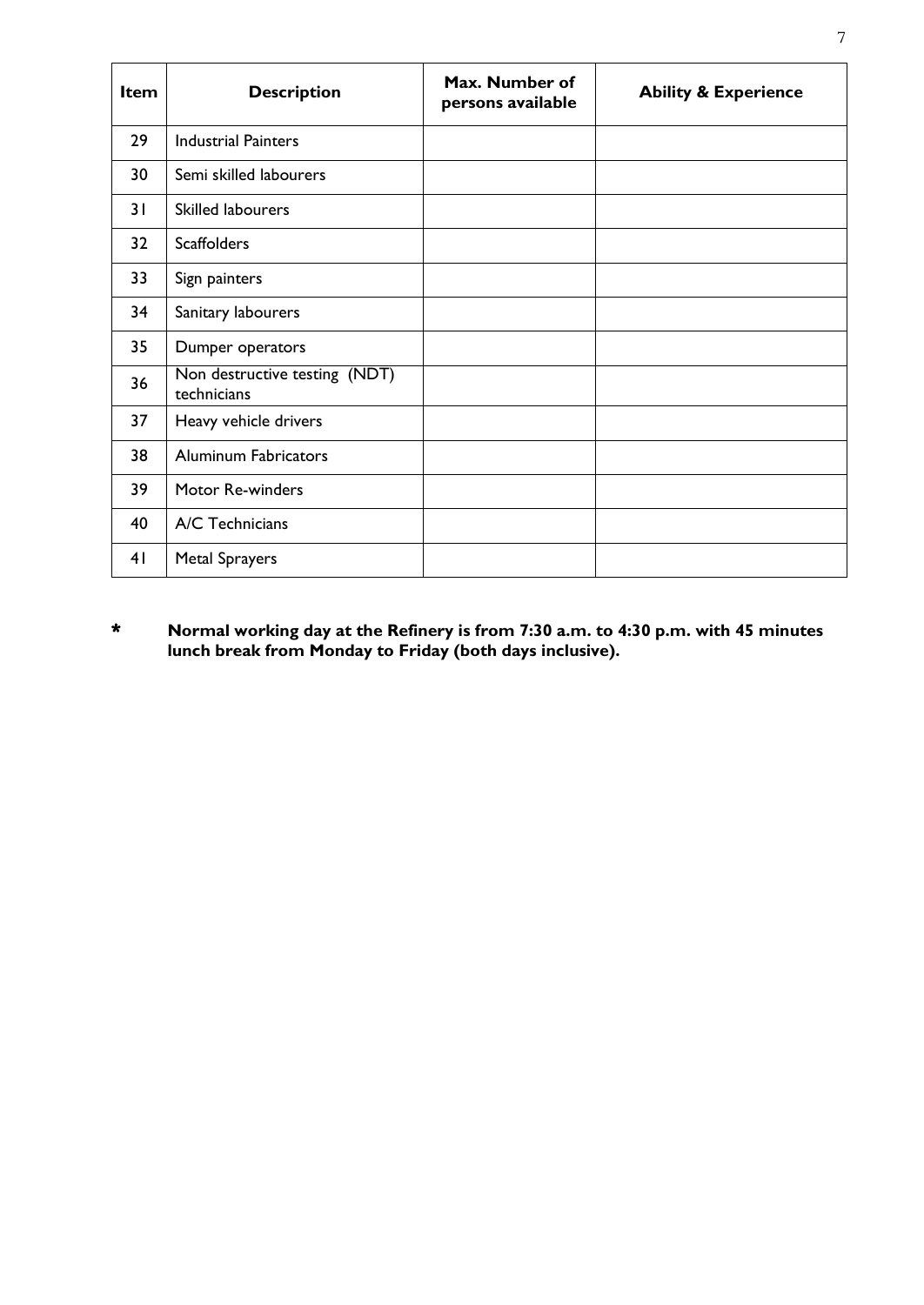# **4. RESOURCE PLANT EQUIPMENT**

# **M. SUPPLY OF EQUIPMENT ON HIRE -** *Please fill-in categories of equipment, which*

*you can supply on hire.* 

| Item            | <b>Description of Equipment needed</b>                                                           | Size/ capacity of each<br>equp. Contractor can<br>use | Max No.<br>for hire |
|-----------------|--------------------------------------------------------------------------------------------------|-------------------------------------------------------|---------------------|
| I               | Diesel driven DC Arc welding plants<br>(300 Amps.)                                               |                                                       |                     |
| $\overline{2}$  | AC Rotary welding plant (300 Amps.)                                                              |                                                       |                     |
| 3               | <b>AC Welding Transformers</b><br>(300 Amps)                                                     |                                                       |                     |
| 4               | Diesel Engine Driven Air Compressor<br>(100 psi/ 315 cfm)                                        |                                                       |                     |
| 5               | Diesel Engine Driven Air Compressors<br>(100 psi/ 200 cfm)                                       |                                                       |                     |
| 6               | Motor Driven Air Compressors<br>(100 psi/ 200 cfm)                                               |                                                       |                     |
| 7               | <b>Mobile Cranes</b><br>$(10-20$ Tons)                                                           |                                                       |                     |
| 8               | <b>Mobile Cranes</b><br>(20-100 Tons)                                                            |                                                       |                     |
| 9               | <b>Mobile Cranes</b><br>(100-200 Tons)                                                           |                                                       |                     |
| $\overline{10}$ | <b>Crawler Cranes</b><br>$(5-15$ Tons)                                                           |                                                       |                     |
| $\mathbf{I}$    | <b>Tower Cranes</b><br>$(5-15$ Tons)                                                             |                                                       |                     |
| 12              | Portable Diesel Engine Driven<br>Centrifugal Pumps (200-400 GPM)<br>Total head 40 ft             |                                                       |                     |
| 3               | Submersible pumps                                                                                |                                                       |                     |
| 4               | Air/ Steam operated Reciprocating<br>pumps<br>(Operating air pressure 80-100 psi)                |                                                       |                     |
| 15              | Diesel Engine Driven Electrical<br>Generators<br>(3 phase, 400V, 50 c/s)<br>(a) Less than 10 KVA |                                                       |                     |
|                 | (b) Less than 100KVA                                                                             |                                                       |                     |
|                 | (c) Less than 600KVA                                                                             |                                                       |                     |
| 16              | Engine Driven High Pressure Water<br>Jetting MAchine                                             |                                                       |                     |
| 17              | Hydraulic Torque Wrenches (pump &<br>torgue head) - Hydraulic & Air<br>Operated                  |                                                       |                     |
| 18              | Steel Scaffolding equipment                                                                      |                                                       |                     |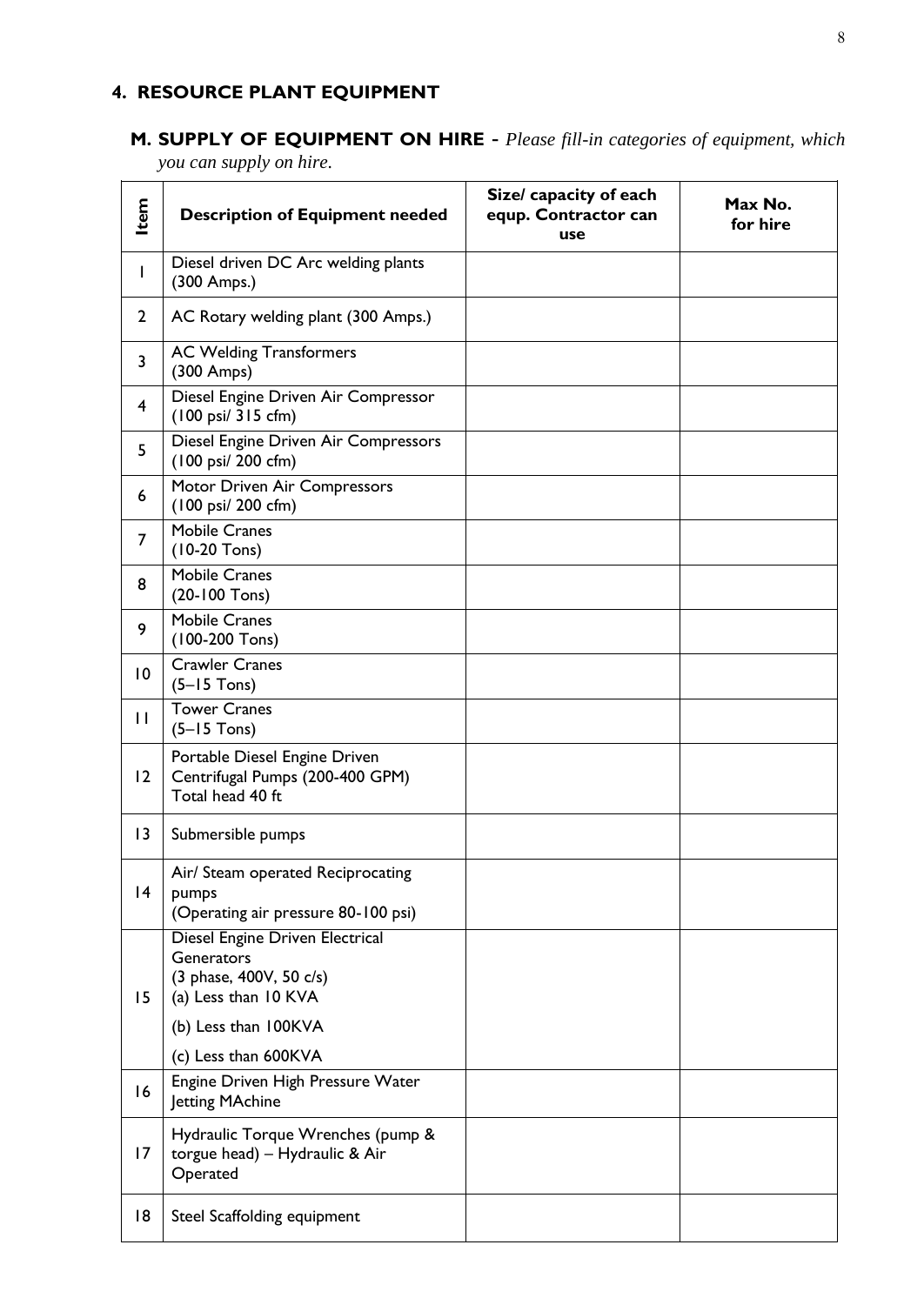| Item | <b>Description of Equipment needed</b>                                | Size/ capacity of each<br>equp. Contractor can<br>use | Max No.<br>for hire |
|------|-----------------------------------------------------------------------|-------------------------------------------------------|---------------------|
| 9    | Rigging equipment                                                     |                                                       |                     |
| 20   | Hydraulic Jacks                                                       |                                                       |                     |
| 21   | <b>Forklift Trucks</b>                                                |                                                       |                     |
| 22   | Flat-bed Trailer with Prime Mover                                     |                                                       |                     |
| 23   | <b>Tractors with Trailer</b>                                          |                                                       |                     |
| 24   | Bulldozers & other Earth Moving<br>Equipments                         |                                                       |                     |
| 25   | <b>Excavators</b>                                                     |                                                       |                     |
| 26   | Road Rollers (8-10 Tons)                                              |                                                       |                     |
| 27   | <b>Concrete Mixers</b>                                                |                                                       |                     |
| 28   | <b>Gunning Equipment</b>                                              |                                                       |                     |
| 29   | <b>Pneumatic Hammers</b>                                              |                                                       |                     |
| 30   | Sand Blasting Equipment                                               |                                                       |                     |
| 31   | Air/ Steam Operated Sump Pumps<br>(Operating Air pressure 80-100 psi) |                                                       |                     |
| 32   | Hire of Chairs<br>(per day)                                           |                                                       |                     |
| 33   | Hire of Tables<br>(2 1/2'x 8", 4'x 4' etc per day)                    |                                                       |                     |
| 34   | Construction of Temporary building<br>(per day/ per sq.ft)            |                                                       |                     |
| 35   | <b>Backhoe Loader</b>                                                 |                                                       |                     |
| 36   | <b>Poker Vibrators</b>                                                |                                                       |                     |
| 37   | <b>Boom Trucks</b><br>(2 Tons- 5 Tons)                                |                                                       |                     |
| 38   | Radiographic Equipment                                                |                                                       |                     |
| 39   | Vacuum Testing Equipment<br>(a) Vacuum pumps<br>(b) Vacuum box        |                                                       |                     |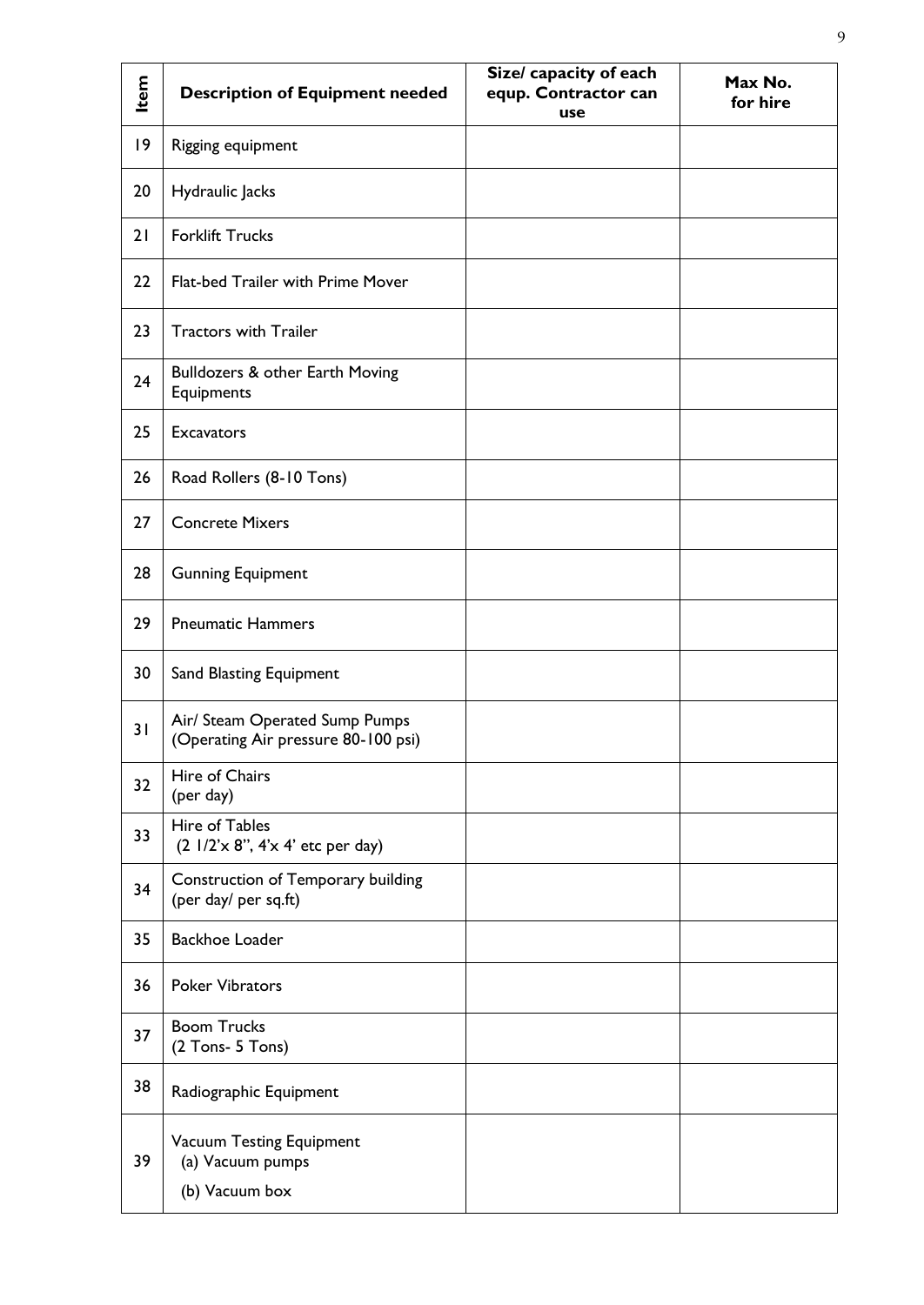### **5. FIELD OF REGISTRATION APPLIED FOR**

## **N. RECONDITIONING WORK & MANUFACTURE OF SPARES/ SUPPLY OF**

**SERVICES :** *Please indicate category of work/ services you wish to register for making YES or NO in the space provided for that purpose. Where relevant, please mention processes/ materials used and their limitations in the "Comments" column.*

| <b>Item</b>     | <b>Description</b>                                                                                                                                                                                                                                                | Yes/No | <b>Comments</b> |
|-----------------|-------------------------------------------------------------------------------------------------------------------------------------------------------------------------------------------------------------------------------------------------------------------|--------|-----------------|
|                 | White - metalling of bearings<br>(please indicate baring metal used)                                                                                                                                                                                              |        |                 |
| $\overline{2}$  | Building up & hard facing of worn out spare parts<br>by material spraying, hard chrome plating, weld<br>filling etc. Majority of items in the Refinery are 11-<br>13% Cr. Steel and stainless steel (possible hardness<br>and maximum built up must be mentioned) |        |                 |
| 3               | Manufacture of Cast iron, alloy steel and non<br>ferrous casting                                                                                                                                                                                                  |        |                 |
| 4               | Heat treating of Carbon steel and alloy steel items.                                                                                                                                                                                                              |        |                 |
| 5               | Lathe Machining, Boring and Grinding work. *                                                                                                                                                                                                                      |        |                 |
| 6               | Gear wheel cutting                                                                                                                                                                                                                                                |        |                 |
| $\overline{7}$  | Balancing of pump impellers/ rotor assemblies                                                                                                                                                                                                                     |        |                 |
| 8               | Sheet metal work and thermal insulation work of<br>pipe, vessel tanks, etc. **                                                                                                                                                                                    |        |                 |
| 9               | Rolling of steel plates                                                                                                                                                                                                                                           |        |                 |
| $\overline{10}$ | Rolling of angle iron                                                                                                                                                                                                                                             |        |                 |
| $\mathbf{H}$    | Re-conditioning of process valves                                                                                                                                                                                                                                 |        |                 |
| 12              | Manufacture of rubber items (natural rubber,<br>neoprene vition and nitrile) such coupling pads,<br>bushes, o-rings, reinforced rubber hoses.                                                                                                                     |        |                 |
| 3               | Manufacture of fiber glass and plastic items such as<br>fan blades.                                                                                                                                                                                               |        |                 |
| 4               | Re-conditioning of rubberized items by building up<br>vulcanizing etc.                                                                                                                                                                                            |        |                 |
| 15              | Repair work on reinforced horses                                                                                                                                                                                                                                  |        |                 |
| 16              | Repair work on fiber glass and plastic items                                                                                                                                                                                                                      |        |                 |
| 17              | Upholstery work on automobiles                                                                                                                                                                                                                                    |        |                 |
| 18              | Repairing of Chairs                                                                                                                                                                                                                                               |        |                 |
| $ 9\rangle$     | Repair work in adding machines,<br>Electronic<br>calculators                                                                                                                                                                                                      |        |                 |
| 20              | Erection of scaffolding                                                                                                                                                                                                                                           |        |                 |
| 21              | <b>Cushioning of Steel Chairs</b>                                                                                                                                                                                                                                 |        |                 |

**\* Indicate availability of surface grinding machine with magnetic base. \*\* Indicate availability of punching disc and capacity of machine.**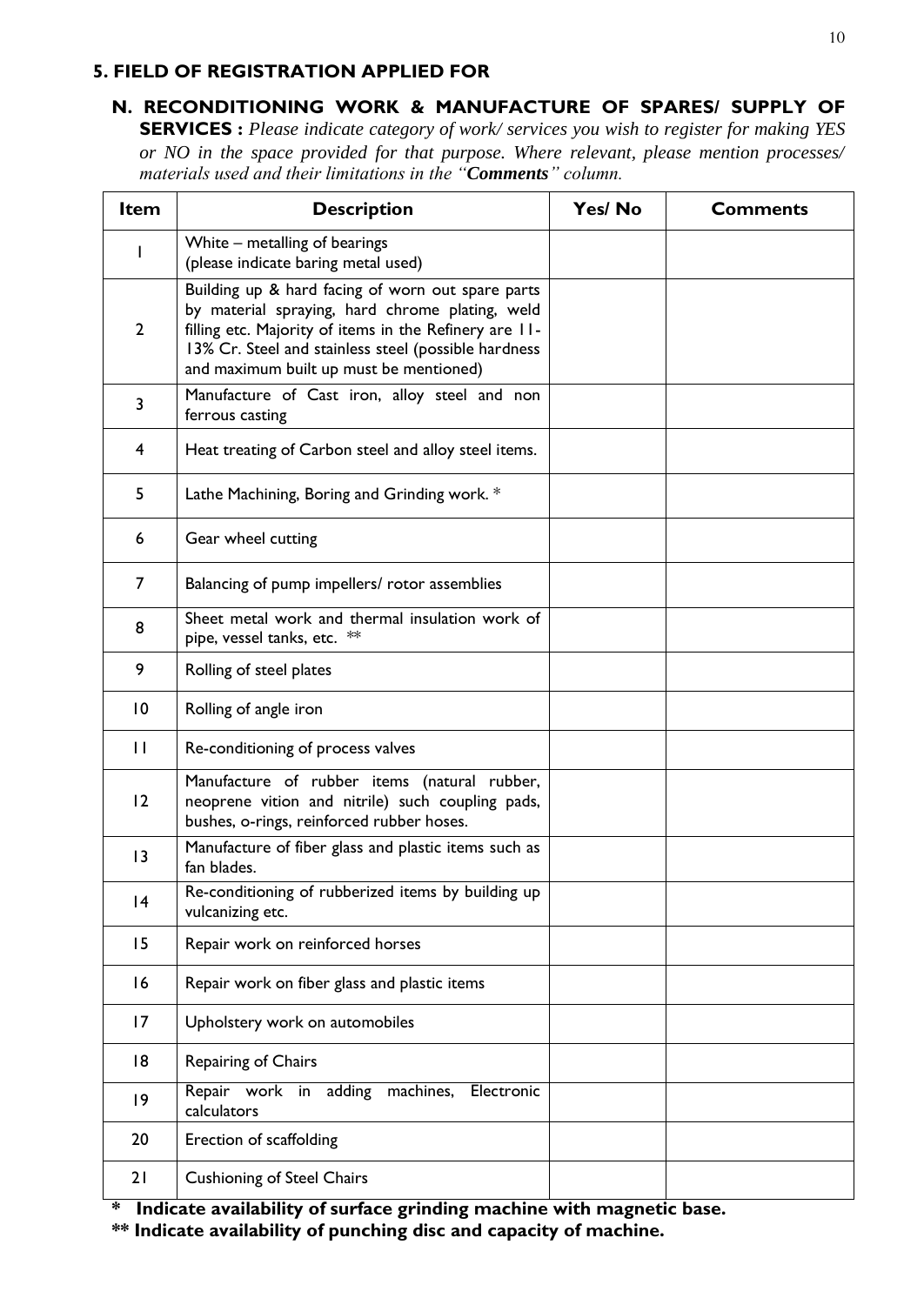| <b>Item</b> | <b>Description</b>                                                                      | Yes/No | <b>Comments</b> |
|-------------|-----------------------------------------------------------------------------------------|--------|-----------------|
| 22          | Tinkering work of Refinery Vehicles                                                     |        |                 |
| 23          | Silencer fabrication                                                                    |        |                 |
| 24          | Radiator repair work                                                                    |        |                 |
| 25          | Bonding of brake shoes with suitable liners                                             |        |                 |
| 26          | Repair & Servicing of Audio Visual equipment (film<br>projector, slide projector, etc.) |        |                 |
| 27          | Re-sleeving & boring of cylinder blocks                                                 |        |                 |
| 28          | Regrinding of Crank shafts                                                              |        |                 |
| 29          | Casting of door handles and hinger handles of<br>vehicles                               |        |                 |
| 30          | Repairs to air conditioners/ Refrigerators                                              |        |                 |
| 31          | Non-Destructive Testing work                                                            |        |                 |
| 32          | Aluminium fabricating                                                                   |        |                 |
| 33          | Automobile A/C repairs                                                                  |        |                 |
| 34          | Computers and printer and accessory repairs                                             |        |                 |
| 35          | Injector pump repair work                                                               |        |                 |
| 36          | Turbo charger repair work                                                               |        |                 |
| 37          | Calibration of storage tanks                                                            |        |                 |
| 38          | Supply and installation of vertical blinds                                              |        |                 |
| 39          | Landscaping and gardening services                                                      |        |                 |
| 40          | Engine overhauling work                                                                 |        |                 |
| 41          | Tyres & Tubes repair Work                                                               |        |                 |
| 42          | Change of Solid Tyres                                                                   |        |                 |
| 43          | Metal spraying work                                                                     |        |                 |
| 44          | Heat Exchanger Chemical Cleaning Service                                                |        |                 |
| 45          | <b>Cooling Water Treatment Service</b>                                                  |        |                 |
| 46          | Water Quality & Air Quality Testing Service                                             |        |                 |
| 47          | Petroleum Sludge Disposal Service                                                       |        |                 |
| 48          | Solid Waste Disposal Service                                                            |        |                 |
| 49          | <b>Pest Control Services</b>                                                            |        |                 |
| 50          | <b>Ambulance Service</b>                                                                |        |                 |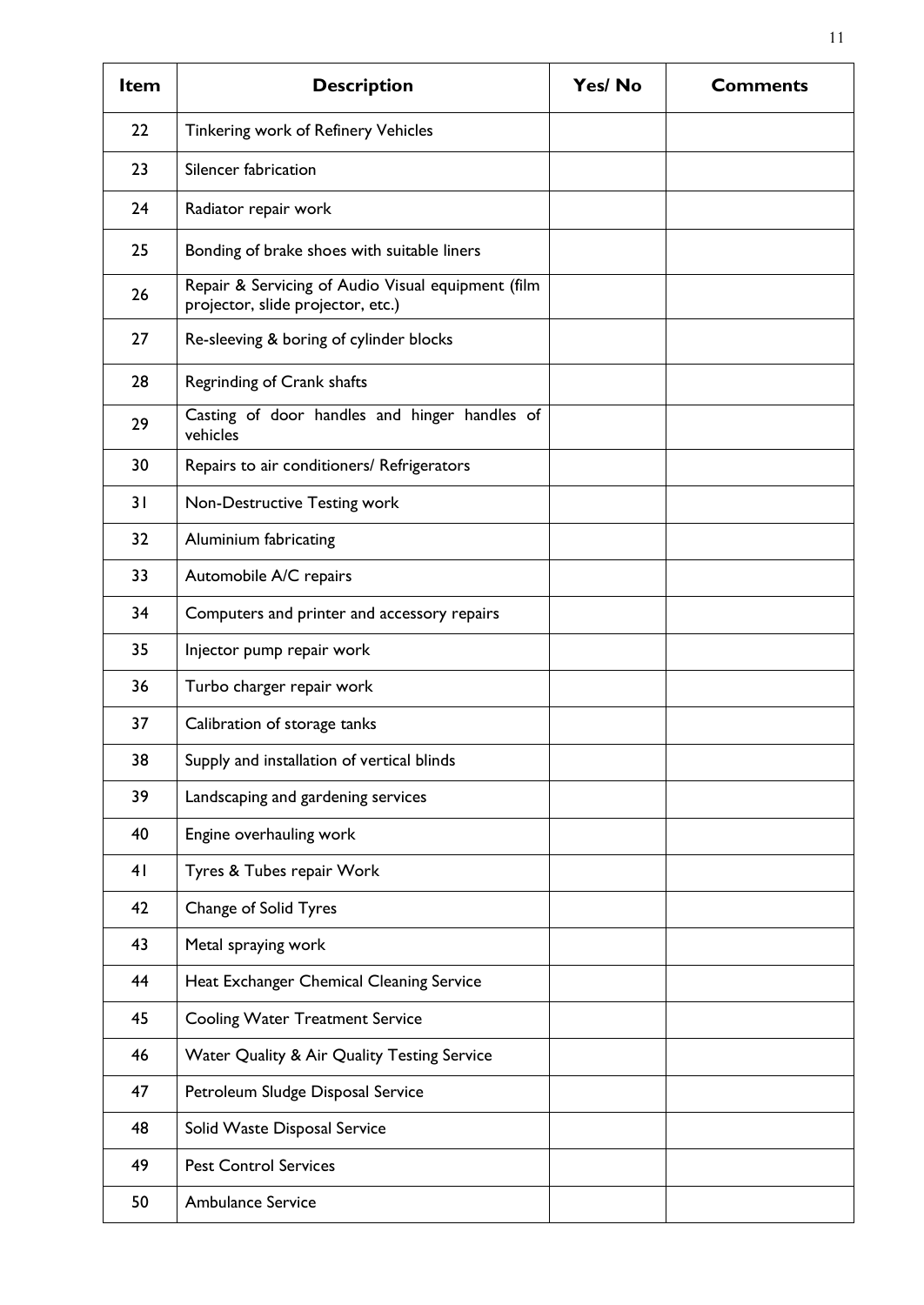### **6. ALL OTHER WORKS:**

*Please indicate the category of work and limit of contractual amount for which you wish to be registered for, by an "X" mark under the appropriate column. (The maximum contractual amount will be decided by the Deputy Refinery Manager (Maintenance & Project) considering your financial ability).*

| ltem           | <b>Description of Work</b>                                                                                                       | 00.00<br>ؿ | 100,000.00<br>500,000.00<br>Rs.<br>L | Million<br>500,000<br>$\mathbf{S}$<br>Rs.<br>≃ | Over   Million |
|----------------|----------------------------------------------------------------------------------------------------------------------------------|------------|--------------------------------------|------------------------------------------------|----------------|
| $\mathbf{I}$   | Minor Civil Construction Work (construction of small<br>buildings, structures, drainage)                                         |            |                                      |                                                |                |
| $\overline{2}$ | Major Civil Construction Work (construction of buildings,<br>road ways, drainage system etc)                                     |            |                                      |                                                |                |
| 3              | Painting of Refinery Equipment (furnaces, heat exchangers,<br>structural steel work, pipe lines, storage tanks, fin coolers etc) |            |                                      |                                                |                |
| $\overline{4}$ | Colour Washing of Building and timber work in building                                                                           |            |                                      |                                                |                |
| 5              | <b>Land Clearing</b>                                                                                                             |            |                                      |                                                |                |
| 6              | Sand Blasting                                                                                                                    |            |                                      |                                                |                |
| $\overline{7}$ | <b>Refractory Casting &amp; Guniting</b>                                                                                         |            |                                      |                                                |                |
| 8              | Coating System for Underground Pipes (application of<br>bitumen coating and tape wrapping)                                       |            |                                      |                                                |                |
| 9              | Thermal Insulation Work (rockwool, blankets, fabrication of<br>Aluminum casing & installation for hot pipes and equipment)       |            |                                      |                                                |                |
| $\overline{0}$ | <b>Fabrication &amp; Installation of Steel Structures</b>                                                                        |            |                                      |                                                |                |
| $\mathbf{I}$   | Laying/ Erection of Pipe Lines to Refinery Standards                                                                             |            |                                      |                                                |                |
| $ 2\rangle$    | Fabrication & Installation of Refinery Equipment (pressure<br>vessel, heat exchangers, etc)                                      |            |                                      |                                                |                |
| 3              | Erection of Storage Tank as per API Standard                                                                                     |            |                                      |                                                |                |
| 4              | <b>Fabrication of Stack Heaters &amp; Boilers</b>                                                                                |            |                                      |                                                |                |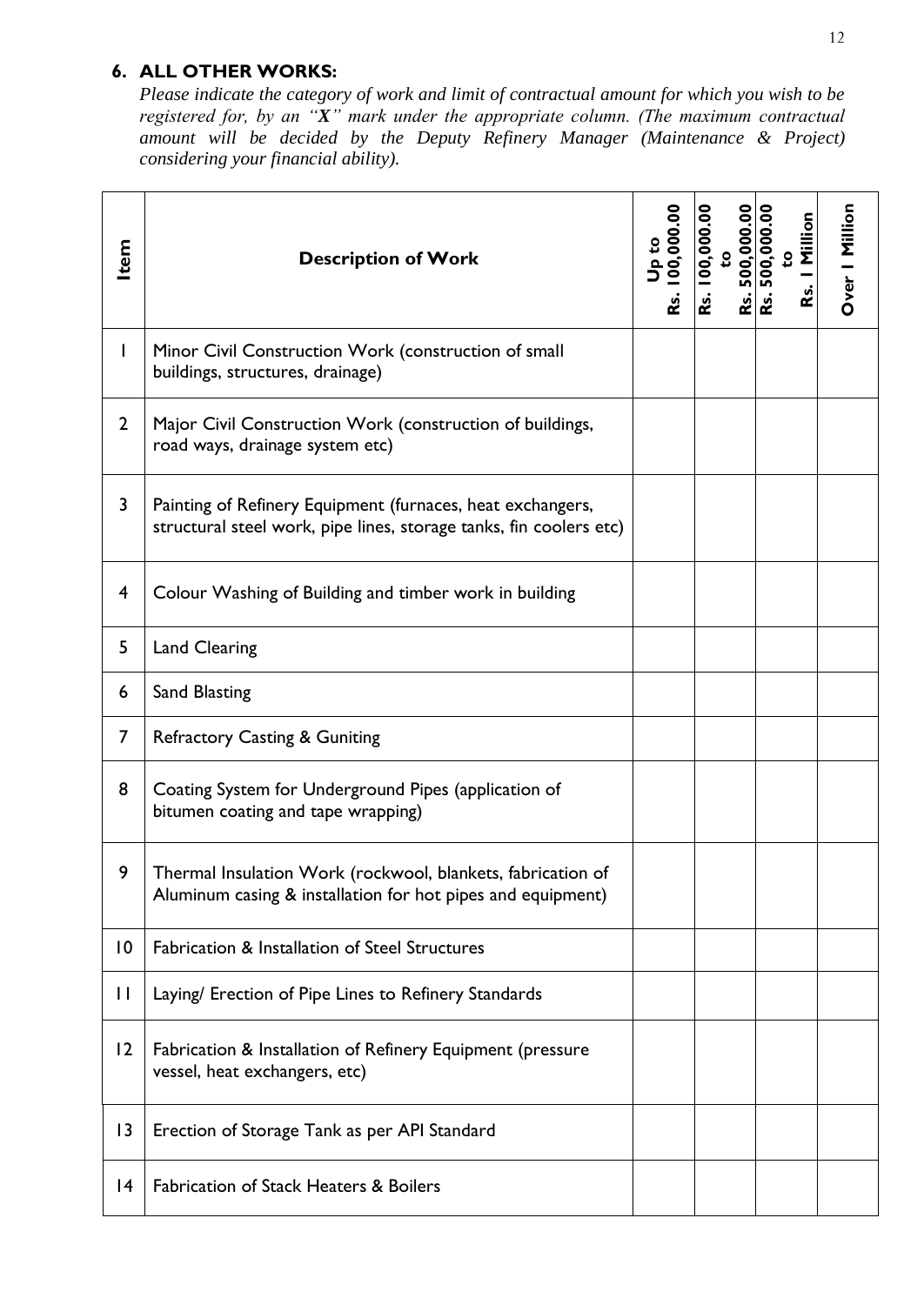| Item | <b>Description of Work</b>                                                                                                                                                                              | 00,000.00<br>Rs. | 100,000.00<br>500,000.00<br>Rs. | 500,000.00<br>Million<br>S<br><b>RS</b><br>ؿ | Over   Million |
|------|---------------------------------------------------------------------------------------------------------------------------------------------------------------------------------------------------------|------------------|---------------------------------|----------------------------------------------|----------------|
| 15   | Load Testing of Rigging Equipment                                                                                                                                                                       |                  |                                 |                                              |                |
| 16   | Bolting & Un-bolting of Equipment                                                                                                                                                                       |                  |                                 |                                              |                |
| 7    | <b>Repairs of Panel Angles</b>                                                                                                                                                                          |                  |                                 |                                              |                |
| 18   | To Clean de-blocking Sprinklers                                                                                                                                                                         |                  |                                 |                                              |                |
| 9    | <b>NDT Work</b>                                                                                                                                                                                         |                  |                                 |                                              |                |
| 20   | Rewinding & Repairs of Motors<br>3 phase, 400 Volts Induction motors up to 150 kW<br>a)<br>3 phase, 3300 Volts Induction motors up to 330 kW<br>b)<br>Other AC and DC motors rewinding and repair<br>c) |                  |                                 |                                              |                |
| 21   | Cleaning of Oil Storage Tanks                                                                                                                                                                           |                  |                                 |                                              |                |
| 22   | <b>Electrical Wiring</b>                                                                                                                                                                                |                  |                                 |                                              |                |
| 23   | Valve Re-conditioning                                                                                                                                                                                   |                  |                                 |                                              |                |
| 24   | Fabrication & Installation of Aluminum Structure                                                                                                                                                        |                  |                                 |                                              |                |
| 25   | Cleaning Furnaces. Columns & Vessels                                                                                                                                                                    |                  |                                 |                                              |                |
| 26   | Sludge removing work                                                                                                                                                                                    |                  |                                 |                                              |                |
| 27   | Erection of Temporary Buildings with<br>(a) Timber & GI Roofing Cover<br>(b) GI Pipes & GI Sheeting for side & roof                                                                                     |                  |                                 |                                              |                |

13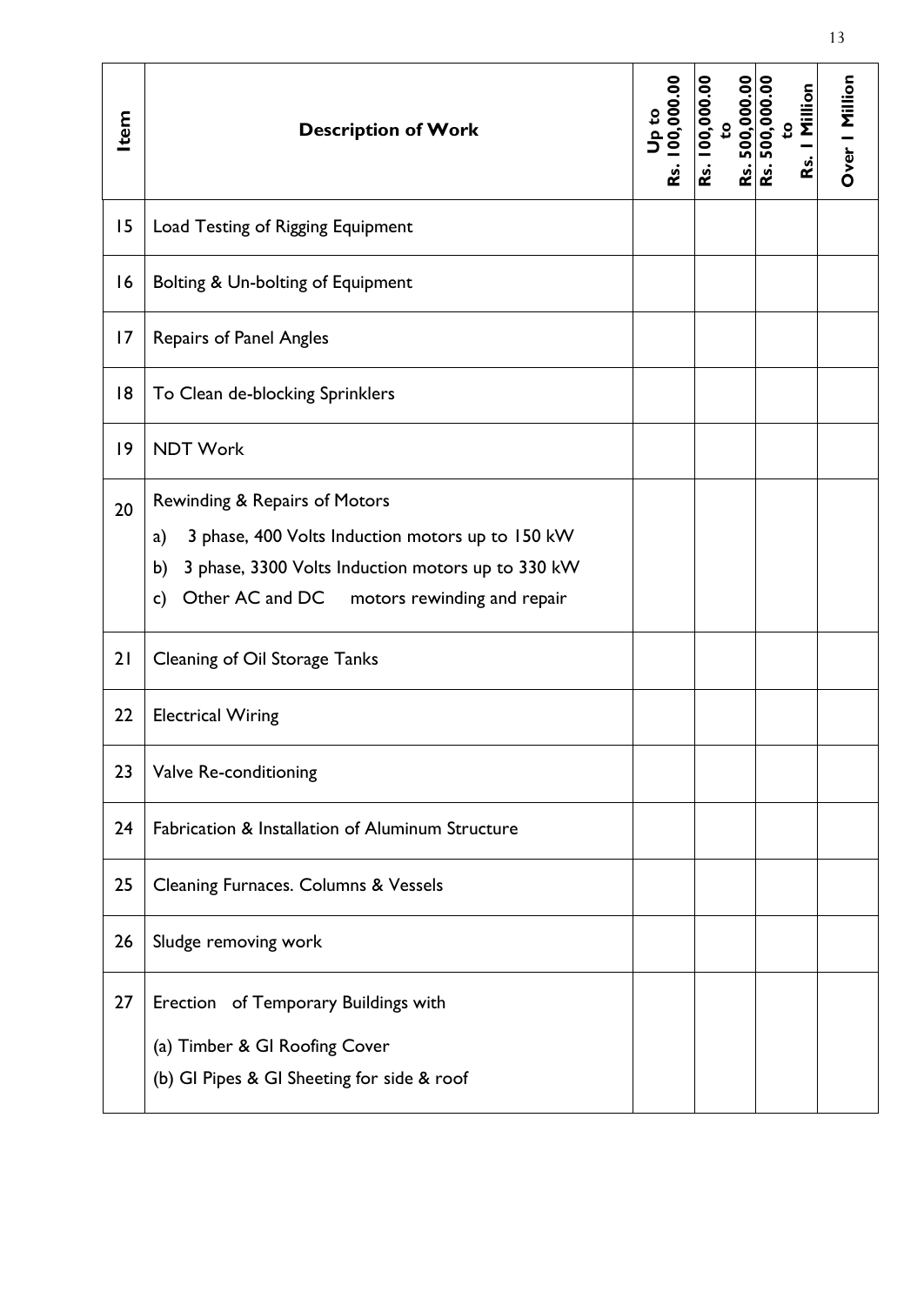| Number of years Experience as a<br><b>General Contractor</b> |  |
|--------------------------------------------------------------|--|
| Number of years Experience as a<br><b>Sub Contractor</b>     |  |

# **DETAILS OF REGISTRATION ALREADY HELD AS A CONTRACTOR**

### **A. ICTAD REGISTRATION**

| Dept. or Organization | Registration<br>No. | Date of<br><b>Registration</b> | <b>Field of</b><br><b>Registration</b> | Level of<br>Registration |
|-----------------------|---------------------|--------------------------------|----------------------------------------|--------------------------|
|                       |                     |                                |                                        |                          |
|                       |                     |                                |                                        |                          |

### **B. OTHER**

 $\Gamma$ 

| Dept. or Organization | Registration<br>No. | Date of<br><b>Registration</b> | <b>Field of</b><br><b>Registration</b> | <b>Amount of</b><br>Registration |
|-----------------------|---------------------|--------------------------------|----------------------------------------|----------------------------------|
|                       |                     |                                |                                        |                                  |
|                       |                     |                                |                                        |                                  |

| DESCRIPTION OF WORK DONE DURING THE LAST FIVE YEARS |                               |               |                              |  |
|-----------------------------------------------------|-------------------------------|---------------|------------------------------|--|
| <b>Client</b>                                       | Project<br><b>Description</b> | <b>Amount</b> | Date of<br><b>Completion</b> |  |
| 1.                                                  |                               |               |                              |  |
| 2.                                                  |                               |               |                              |  |
| 3.                                                  |                               |               |                              |  |
| 4.                                                  |                               |               |                              |  |
| 5.                                                  |                               |               |                              |  |
| 6.                                                  |                               |               |                              |  |

٦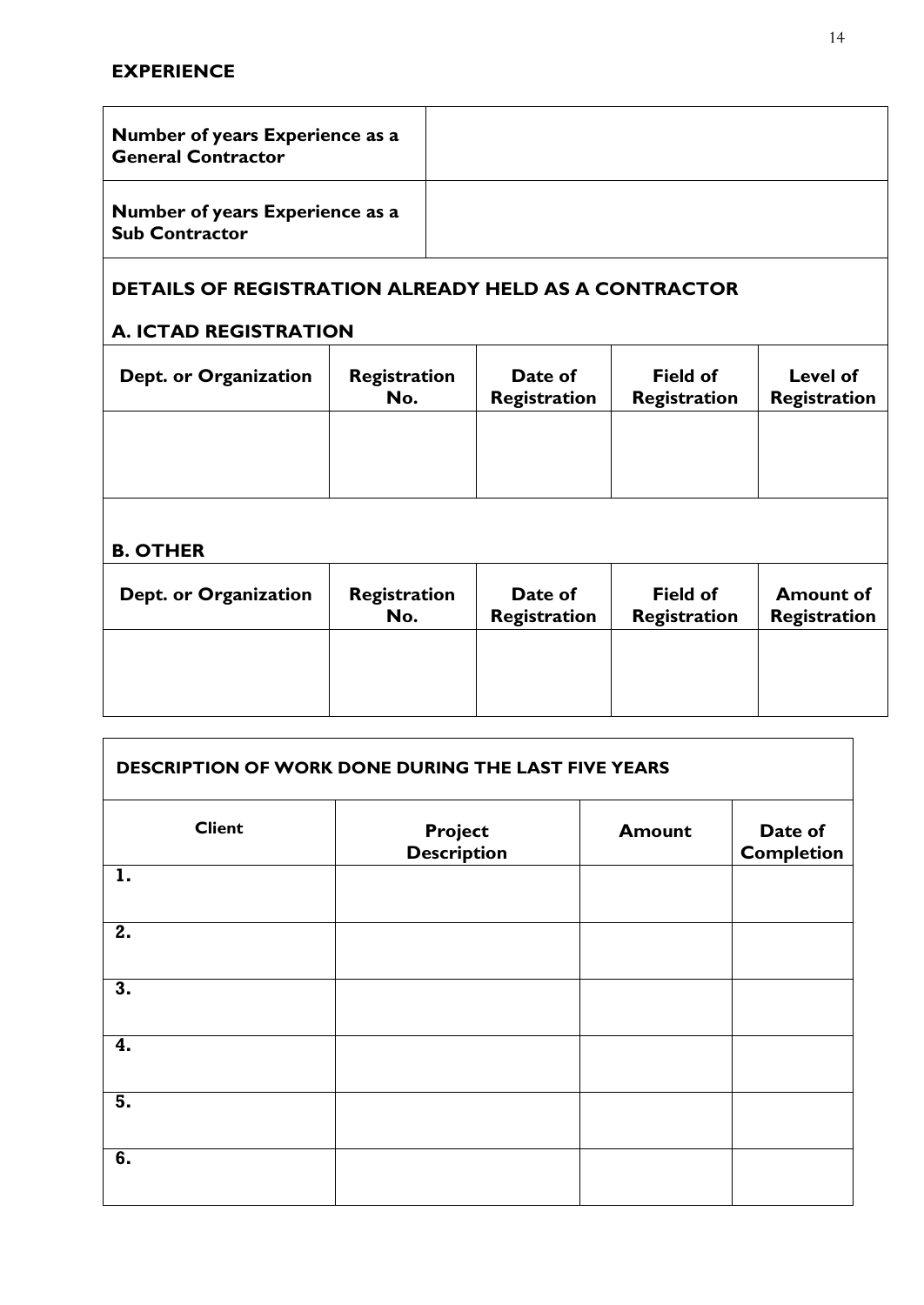| <b>7.</b>                                                     |                        |  |     |     |                      |
|---------------------------------------------------------------|------------------------|--|-----|-----|----------------------|
| 8.                                                            |                        |  |     |     |                      |
| 9.                                                            |                        |  |     |     |                      |
| 10.                                                           |                        |  |     |     |                      |
|                                                               |                        |  |     |     |                      |
| TOTAL TURNOVER IN LAST FIVE YEARS                             |                        |  |     |     |                      |
|                                                               |                        |  | (1) | (2) |                      |
|                                                               | Field                  |  |     |     |                      |
|                                                               | Project<br>Description |  | .   |     |                      |
| <b>THE LARGEST</b>                                            | Amount                 |  |     |     |                      |
| <b>PROJECT</b><br><b>COMPLETED IN</b><br><b>LAST 10 YEARS</b> | Completed Date         |  |     |     |                      |
| <b>IN RELEVANT</b><br><b>FIELDS</b>                           |                        |  | (3) | (4) |                      |
|                                                               | Field                  |  |     |     |                      |
|                                                               | Project<br>Description |  |     |     |                      |
|                                                               | Amount                 |  |     |     |                      |
|                                                               |                        |  |     |     |                      |
|                                                               | <b>Description</b>     |  |     |     | <b>Contract Area</b> |
| <b>LIST OF</b><br><b>DEFAULTED</b>                            | $\mathsf{I}$ .         |  |     |     |                      |
| <b>CONTRACTS</b>                                              | 2.                     |  |     |     |                      |
|                                                               | 3.                     |  |     |     |                      |
|                                                               |                        |  |     |     |                      |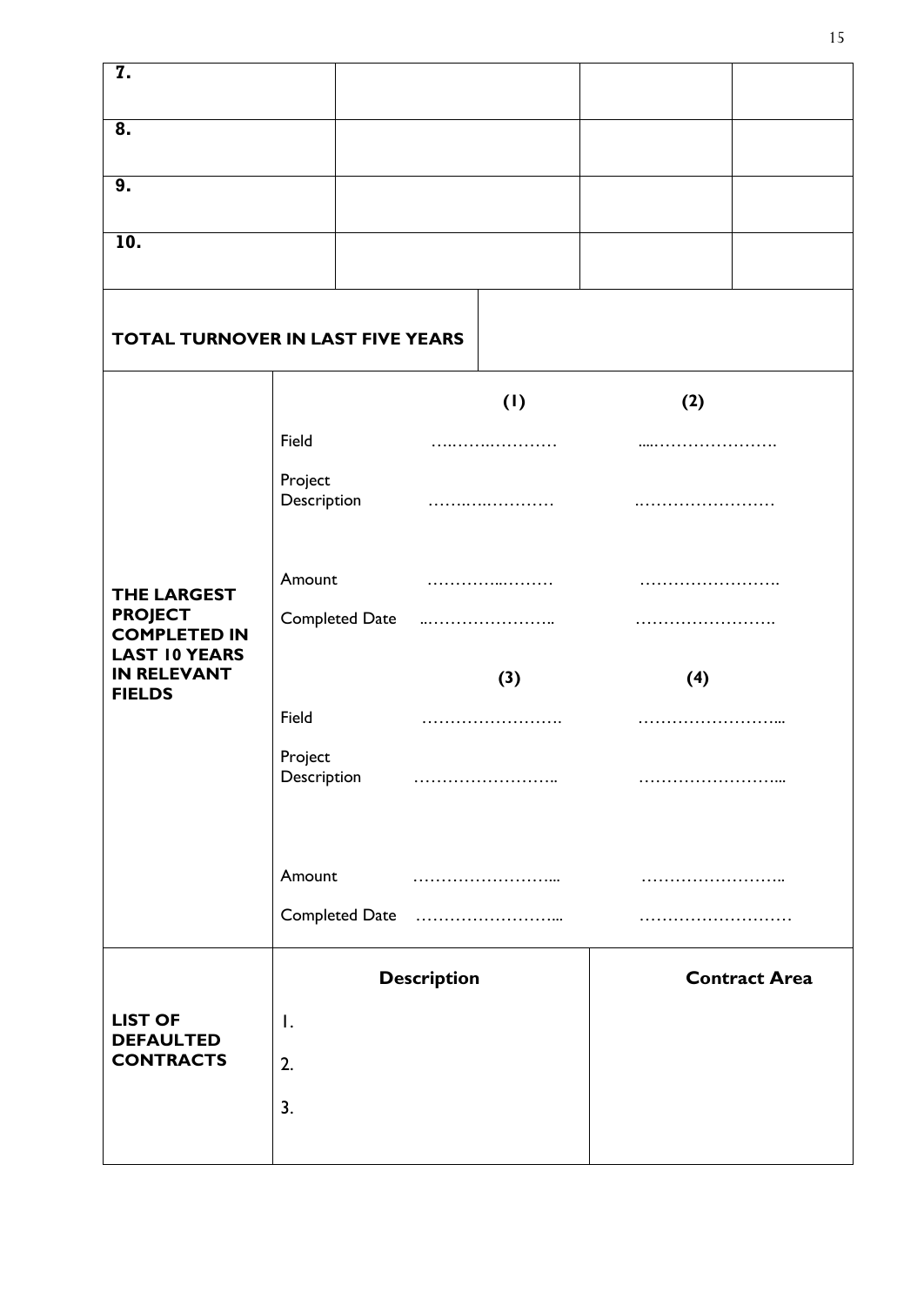### **7. OTHER INFORMATION**

|                                                   | <b>Description</b> | Location | <b>Floor Area</b> |
|---------------------------------------------------|--------------------|----------|-------------------|
|                                                   | Ι.                 |          |                   |
| <b>WORKSHOP</b>                                   | 2.                 |          |                   |
| <b>AND</b><br><b>SPECIAL</b><br><b>FACILITIES</b> | 3.                 |          |                   |
|                                                   | 4.                 |          |                   |
|                                                   |                    |          |                   |

I/We hereby certify that the information provided in pages 1 to 16 of this application is true and accurate as at this date. I/We/am/are aware that in the event of any information given is found incorrect or that relevant information is withheld, my/our application will be automatically disqualified.

| Signature:                            |  |
|---------------------------------------|--|
| Name of Authorized Person:            |  |
| VAT Registration No. (If applicable): |  |
| Designation/Title:                    |  |
| Date of Application:                  |  |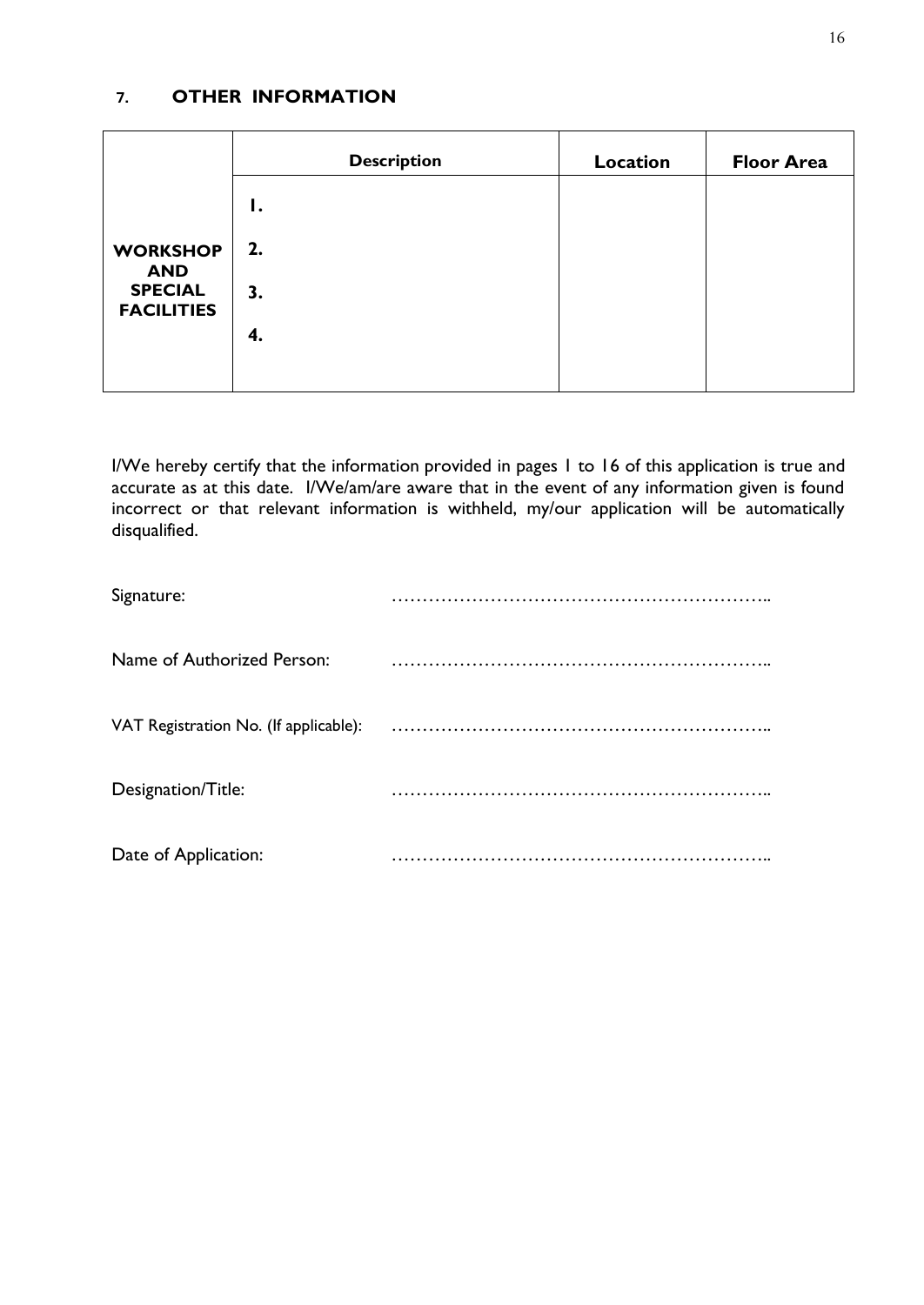1. Skilled and semi-skilled craftsman hired on contract shall be capable of :

- **Fitters :** i) Removal and assembly of heat exchanger covers, tube bundles, man-hole covers on columns, vessels, tanks, etc.
	- ii) Spading, de-spading and re-gasketting of flange joints, re-packing of valve glands, cleaning of stationary equipment manually and using special tools such as high pressure water jets, sand blasting equipment, pneumatically operated cutters and brushes.
	- iii) Cleaning of coked up pipe lines using pneumatically operated knockers.
	- iv) Repair and overhaul of 540 psig. 60,000 lb/hr. boiler, fired heaters, re-tubing of heat exchangers and air fin coolers.
- **Mechanics** i) Overhauling of single and multistage centrifugal, reciprocating and screw pumps and compressors.
	- ii) Overhauling of large steam turbines, blowers, fans, mixers, etc.
	- iii) Overhauling of diesel engines.
- **Welders** i) Welding of carbon steel and alloy steel piping, pressure vessels, etc. to ASME standards.
	- ii) Miscellaneous welding work including welding of structural steel work.
- **Electricians** i) Industrial wiring using PVC flexible wires/cables enclosed in PVC and steel conduits.
	- ii) Laying of underground armoured cables, cable joining, etc. up to 400 square mm cross sectional area.
	- iii) Switch board and panel wiring.
	- iv) Re-winding of single phase and three phase induction motors.
	- v) Dismantling, servicing and re-assembling of induction motors up to 100 KW rating.
	- vi) Repair and installation of indoor and outdoor industrial lighting equipment.
- **Mason** i) Making and installing of shuttering for refractory, bar bending and scaffolding, etc.
	- ii) Laying and repairing refractory work in furnaces and boilers.
	- iii) Handling and servicing items to working drawings when so required.
	- iv) Interpreting and furnishing items to workshop drawings when required.
- **Tinkers** i) Tinkering work on motor vehicles including oxy-acetylene cutting of corroded sections of vehicle bodies, forming of sheets to match and re-welding using oxy acetylene.
	- ii) Fabricating and patch repairs to protective metal using of switch boards, electric panels and similar sheet metal work.
	- iii) Performing sheet metal works involving soldering, bracing and arc welding.
	- iv) Should have considerable experience in types of work mentioned above.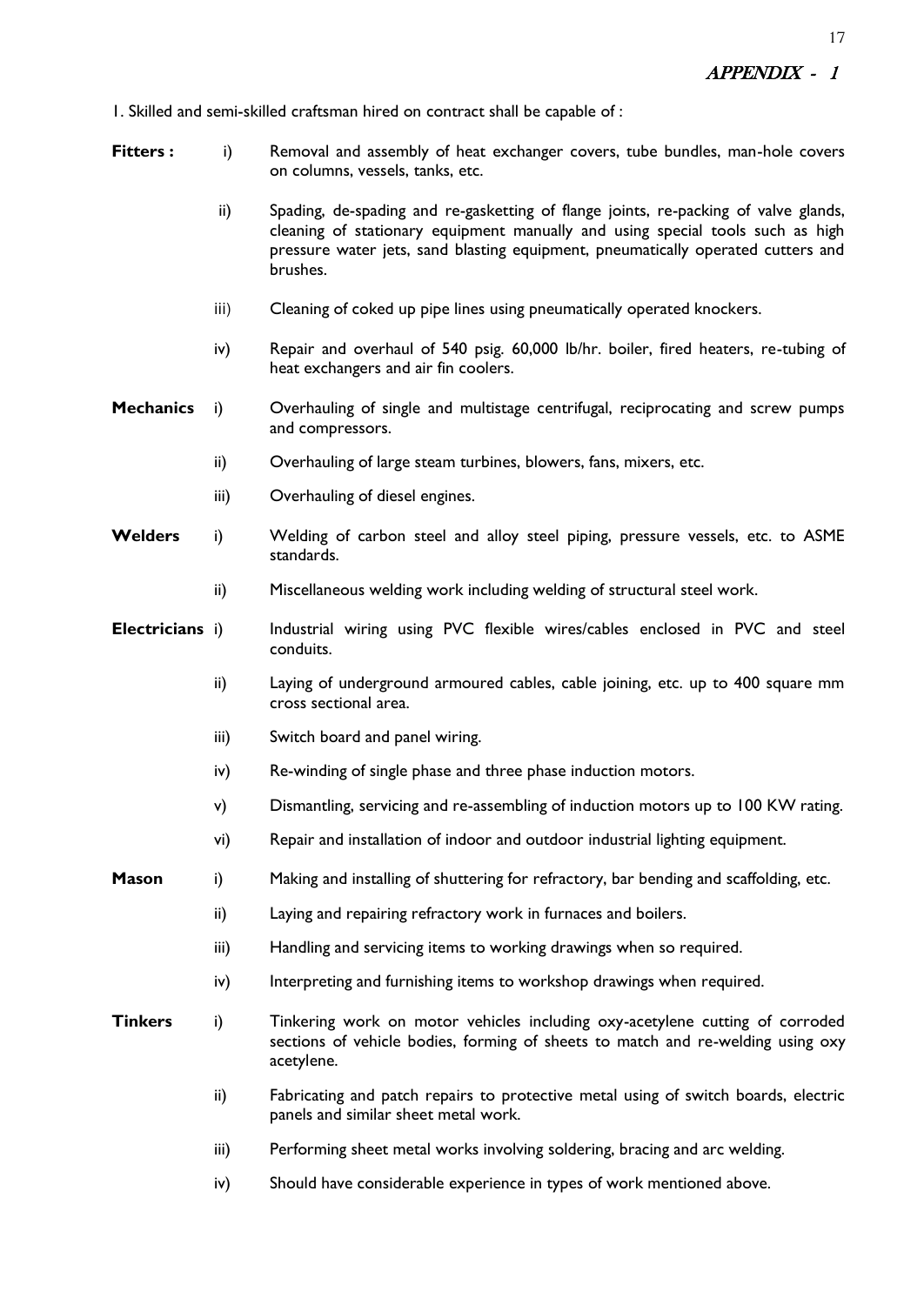| <b>Riggers</b>                       | i)      | Operating, servicing and testing of all types of rigging equipment including chain<br>block, pull lifts, winches, hydraulic jacks, forklifts, cranes, etc.                                                                        |
|--------------------------------------|---------|-----------------------------------------------------------------------------------------------------------------------------------------------------------------------------------------------------------------------------------|
|                                      | ii)     | Proper sling arrangements and rigging techniques for lifting of heavy equipment (up<br>to approx. 20 Tons) such as heat exchangers bundles (up to 9' wide 30' long),<br>large valves, pump valves, pump motors and turbines, etc. |
|                                      | iii)    | Assessing and using the safest and most efficient technique for given rigging<br>operation.                                                                                                                                       |
|                                      | iv)     | Testing of slings, chains, manila ropes, eye bolts, etc. used for rigging.                                                                                                                                                        |
|                                      | v)      | Splicing the end of manila ropes and wire slings.                                                                                                                                                                                 |
| <b>Machinist</b>                     | i)      | Operating and servicing of center lathes, milling machine, shaping machines and<br>drilling machines.                                                                                                                             |
|                                      | ii)     | Producing an item to a given working drawing or a sample within a tolerance range<br>of 0.001".                                                                                                                                   |
|                                      | iii)    | Reading all types of precision instrument (metric & inches) such as vernier calipers,<br>micrometer screw gauge, steel rules, depth gauge, etc.                                                                                   |
|                                      | iv)     | Grinding tools and setting speeds to suit a given type of job.                                                                                                                                                                    |
|                                      | v)      | Determining the ideal references to be used in aligning a given job for machining<br>using dial gauges.                                                                                                                           |
|                                      | vi)     | Interpreting working drawings and having a good knowledge of type of fits and<br>their usage.                                                                                                                                     |
|                                      | vii)    | Interpreting common abbreviations used for indicating the finish tolerances<br>allowed and the fits that have to be furnished.                                                                                                    |
| <b>Sand</b><br><b>Blaster</b>        | i)      | Sand blasting or grit blasting work in tanks, vessels, all kinds of Refinery equipment.                                                                                                                                           |
| <b>Plumbers</b>                      | i)      | Plumbing work in PVC, GI, cast iron pipes in building and plant area.                                                                                                                                                             |
| <b>Insulators</b>                    | i)      | To fabricate aluminium covers.                                                                                                                                                                                                    |
|                                      | ii)     | Insulation of rock wool blanket.                                                                                                                                                                                                  |
|                                      | iii)    | Fixing of covers, on all the Refinery hot equipment such as pipes, wrenches, tanks,<br>columns, boilers, etc.                                                                                                                     |
| <b>Sign Painter</b>                  | cloth.  | Should be able to paint figures and letters in English and Sinhala in steel boards and                                                                                                                                            |
| <b>Scaffolders</b>                   |         | To erect scaffolding to a height up to 75 m.                                                                                                                                                                                      |
| <b>Supervisors</b><br>article 1.     |         | Supervisors shall be experienced persons, competent in technical know how and labour<br>management to supervise groups of skilled and semi-skilled craftsmen mentioned in                                                         |
| <b>Non-Destructive</b>               |         |                                                                                                                                                                                                                                   |
| <b>Testing</b><br><b>Technicians</b> | field). | Technicians should possess Level II valid certificate in the relevant field (Indicate the                                                                                                                                         |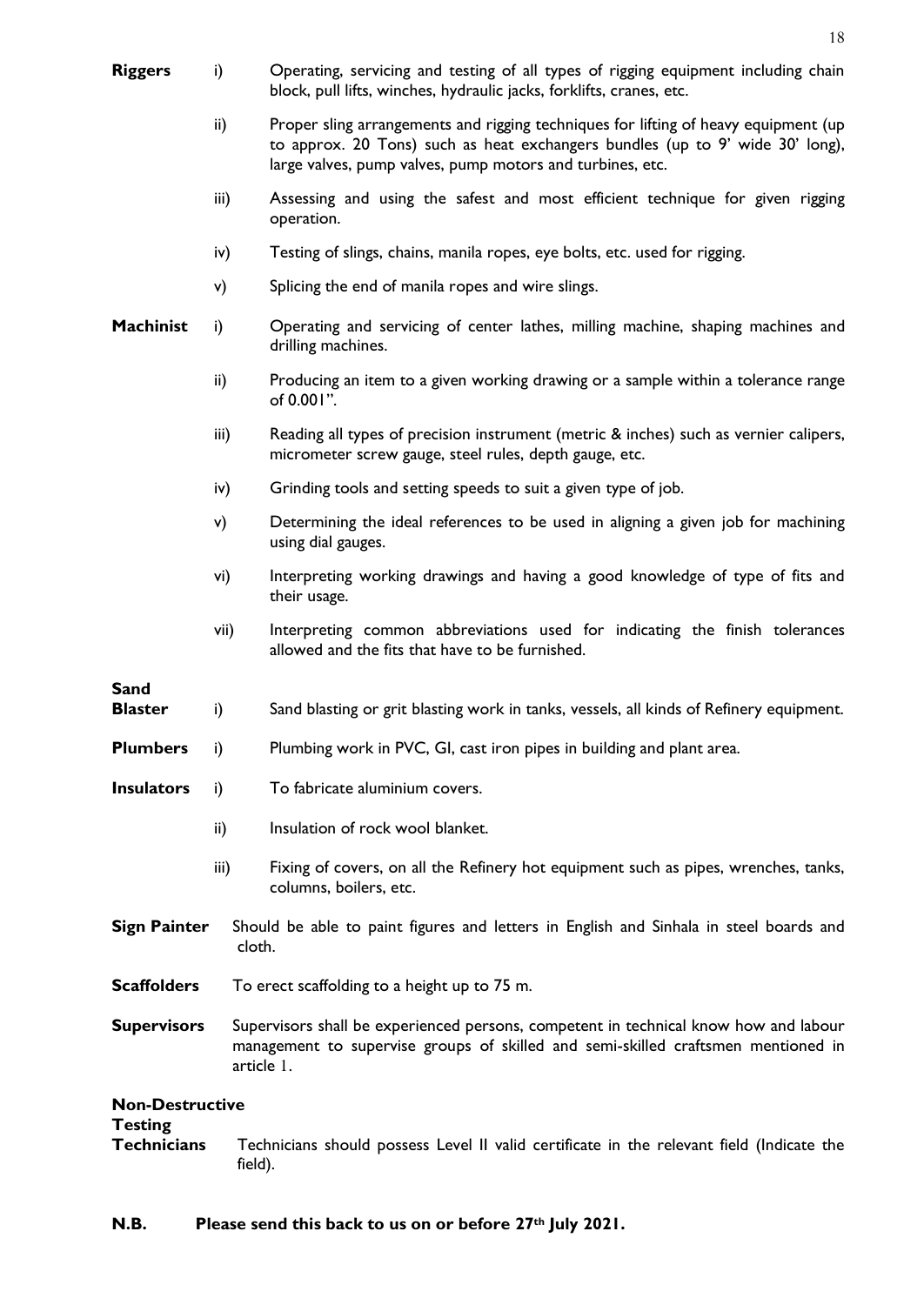#### **GENERAL CONDITIONS FOR REGISTRATION OF CONTRACTORS FOR 2021 / 2022**

- 1. The contractors supplying manpower on contract and equipment on hire shall remain valid from 1st August 2021to 31st Dec. 2022. Contractors shall be capable of supplying skilled/semi-skilled craftsman on contract and equipment on hire at short notice.
- 2. In case of Civil, Mechanical, Electrical, Construction/Fabrication/Reconditioning Work, quotations will be called as an when there is work, from about 6 (on a rota basis) of those who are registered as qualified to carry out the work and the award will be made on a competitive basis.
- 3. Any work in the Refinery awarded on contract will be governed by the "General Information and Conditions for Tenders" and "Safety Regulations" and "Regulations for the Prevention of Fire", copies of which, have been sent to all the registered contractors.
- 4. If and when, it is detected that a contractor has attempted to with-hold any information requested in the application form or he has given false information, his registration will be cancelled forthwith and will not be eligible to handle any contract work for the CPC in the future.
- 5. A normal working day at the Refinery is from 7.30 a.m. to 4.30 p.m. with 45 minutes lunch break, from Monday to Friday (both days inclusive), but exclusive of any Corporation holidays. For supply of manpower on contract and equipment on hire, no overtime will be paid within a normal working day. However, overtime will be paid for them after 4.30 p.m. on normal working days and after 7.30 a.m. for work on Saturdays, Sundays and Corporation Holidays.
- 6. If workers supplied by the contractor on contract do not possess qualification, knowledge or experience to satisfy the Deputy Refinery Manager (Maintenance & Projects) / Deputy Refinery Manager (Electrical & Instrument) or if the equipment supplied on hire is not up to the standard required by the Deputy Refinery Manager (Maintenance & Project)/ Deputy Refinery Manager (Electrical & Instruments), the Corporation reserves the right to reject the worker of equipment supplied and to ask for replacement and if the contractor does not comply, to cancel the registration of the contractor forthwith and in the latter event the contractor will not be eligible for any contract work for the CPC in the future.
- 7. When requested, the contractor shall supply equipment on hire and manpower on contract. Such numbers as he has mentioned in his application and he may be held liable for any damages suffered by such default.
- 8. The Corporation reserves the right to cancel the registration of contractor without giving reasons and to formulate from time to time as and when required by the Corporation, new rules or revise existing ones, for the registration of contractors or for supply of supervisors, skilled and semi-skilled manpower and the contractors shall agree to be bound by such rules, regulations or conditions, if he wishes to continue his registration or any contract he has entered into with the Corporation.
- 9. It is the normal practice to call for quotations for all contract work, at the Refinery from the registered contractors, but the Ceylon Petroleum Corporation, Refinery Division reserves the right to decide otherwise.
- 10. Persons who are entering the Refinery premises should possess their identity cards or a photograph, which is certified by a Grama Sevaka for identification and should obtain gate passes from the Refinery Security Section to enter the relevant areas.
- 11. For Security purposes all vehicles which are transporting goods to the Refinery will be checked at the main gate before entering the Refinery premises and on the nature of goods, goods will be unloaded and inspected.
- 12. It is compulsory to remove the spare wheel from the vehicle before entering Refinery premises.